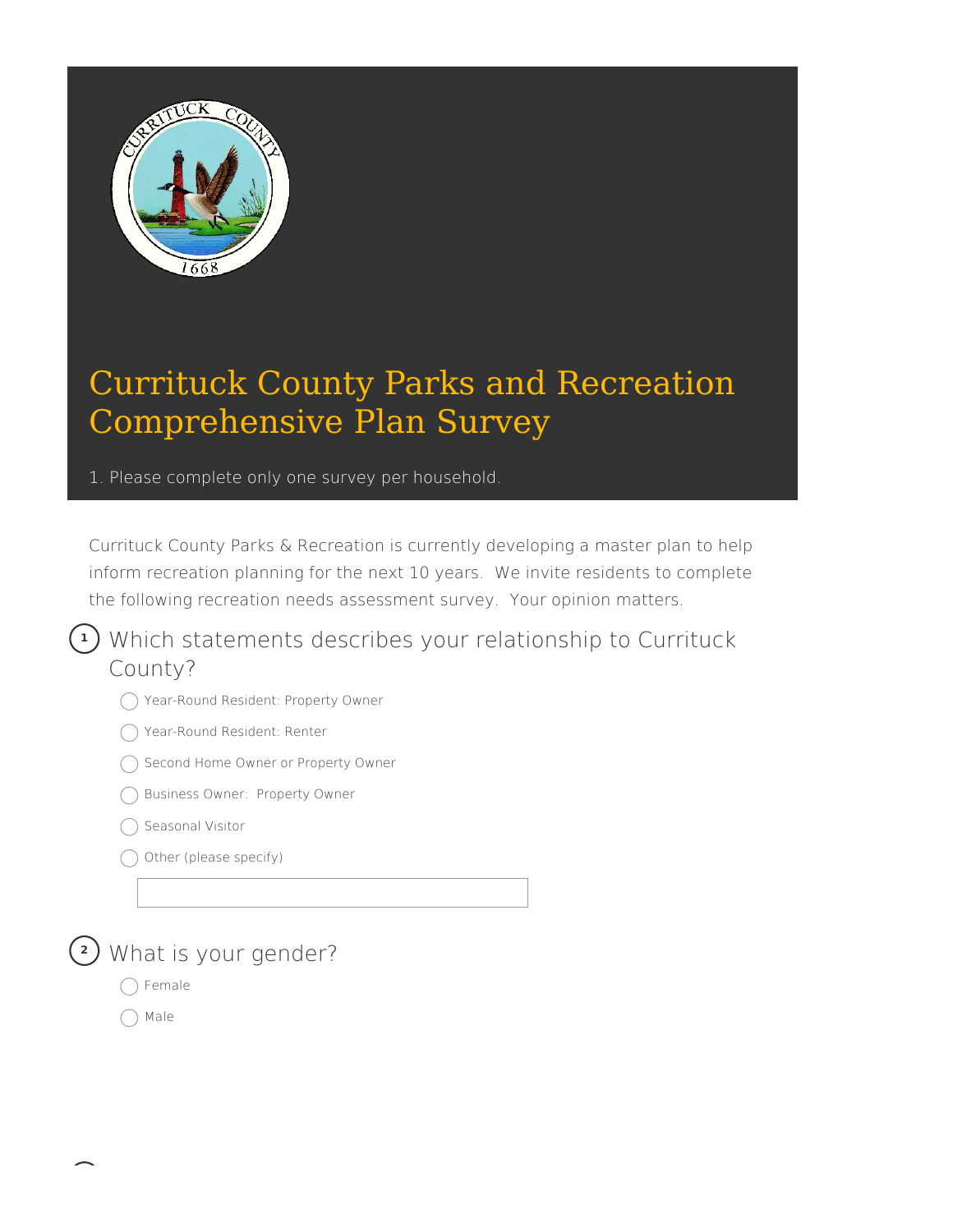#### **<sup>3</sup>** What is your age?

- $\bigcap$  18 to 24
- $\bigcirc$  25 to 34
- $)$  35 to 44
- $\bigcirc$  45 to 54
- $\bigcap$  55 to 64
- $\bigcap$  65 to 74
- $\bigcap$  75 or older

Are you a Resident of Currituck County: **4**

- ◯ Yes
- $\bigcap$  No
- $\bigcap$  If not where are you from?

**5)** If you have property within Currituck County, in what ZIP code is your property located? (enter 5-digit ZIP code)

What is your race or ethnicity? **6**

- $\bigcap$  Asian
- Black or African American
- Hispanic or Latino
- Middle Eastern or North African
- Multiracial or Multiethnic
- ◯ Native American or Alaska Native
- Native Hawaiian or other Pacific Islander
- ◯ White
- $\bigcap$  Another race or ethnicity, please describe below

| Self-describe below: |  |
|----------------------|--|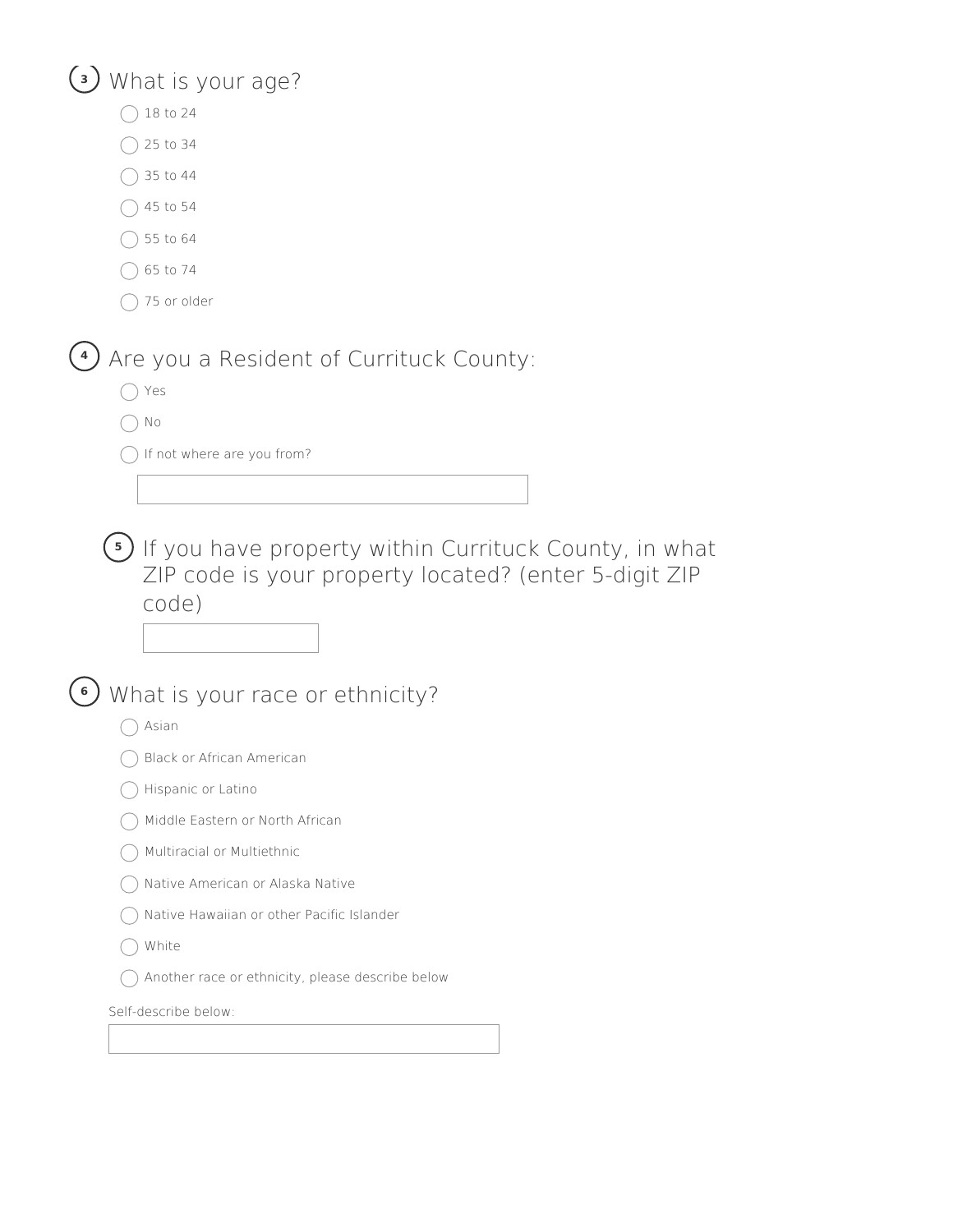

List the number of persons in your household, including **7**yourself, who are in the age brackets below:

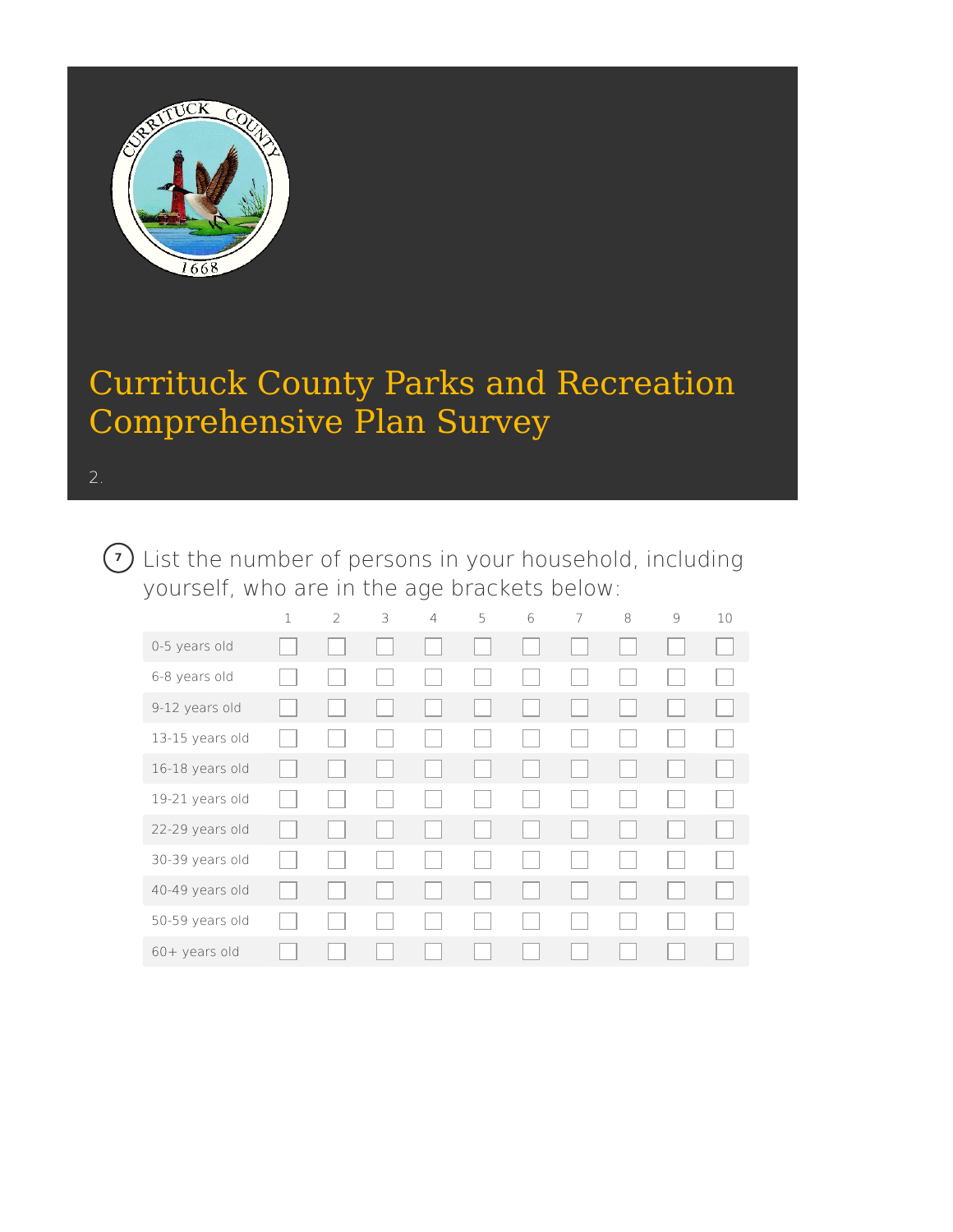

3.



In what community do you live? (Select from dropdown **8** menu)

I live outside of a designated community within rural Currituck County.



÷

Currituck County Parks and Recreation Comprehensive Plan Survey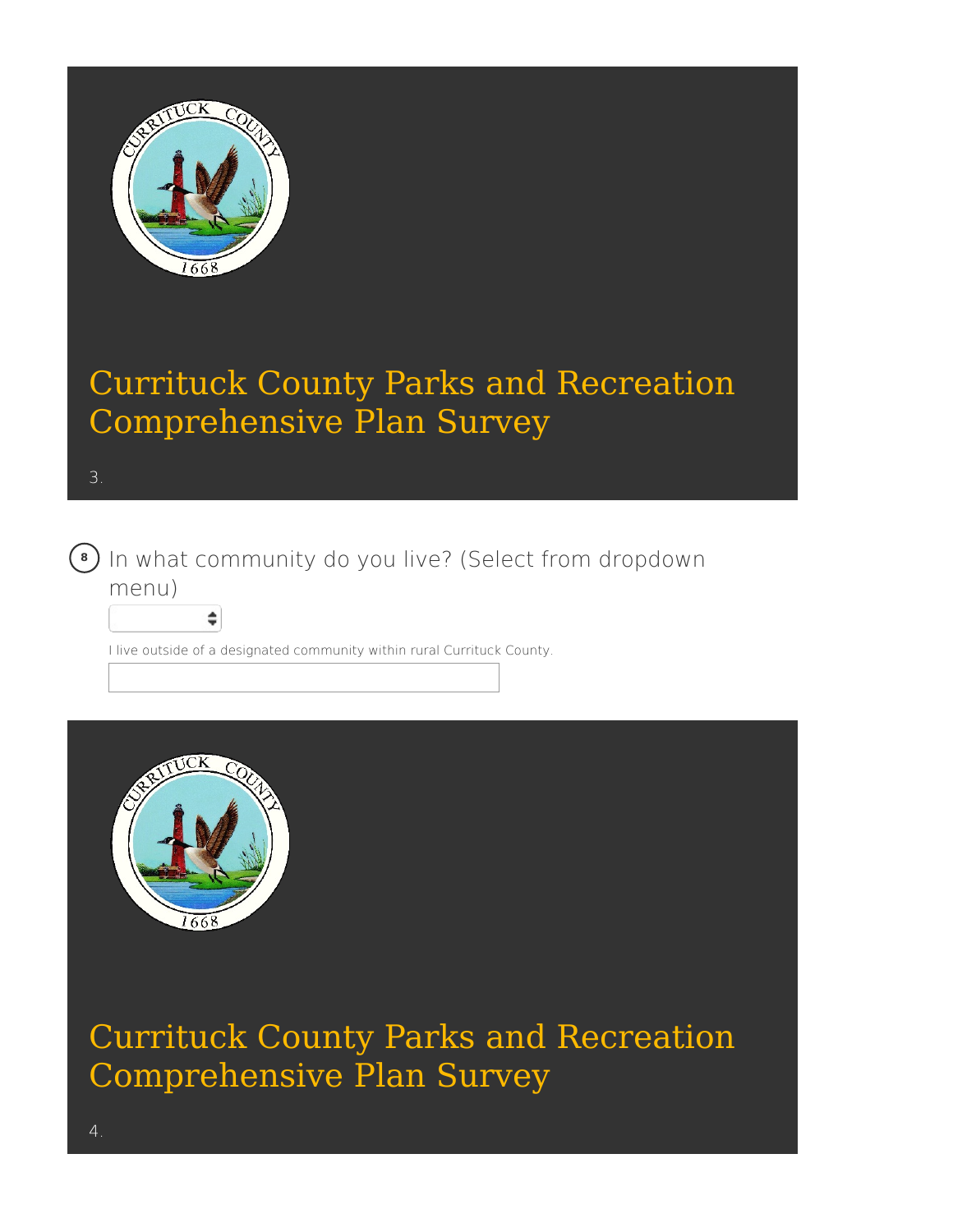|              | What is the greatest household barrier to more regular use                                               |
|--------------|----------------------------------------------------------------------------------------------------------|
|              | of a park or recreational facility?                                                                      |
|              | Not enough time                                                                                          |
|              | Too far away                                                                                             |
|              | Facility or program not offered                                                                          |
|              | Program too expensive                                                                                    |
|              | Lack of transportation                                                                                   |
|              | Physician health limitations                                                                             |
|              | I don't know the location of the parks and recreation facilities                                         |
|              | Other, Please describe:                                                                                  |
|              |                                                                                                          |
|              |                                                                                                          |
| 10           | Do you live within 3 miles of a public park or recreational                                              |
|              | facility?                                                                                                |
|              | Yes                                                                                                      |
|              | No                                                                                                       |
|              | If so, what facility/park?                                                                               |
|              |                                                                                                          |
|              |                                                                                                          |
| $ 11\rangle$ | Would you use a park or recreation facility more if it were<br>closer to your home or work?<br>Yes<br>No |
|              |                                                                                                          |

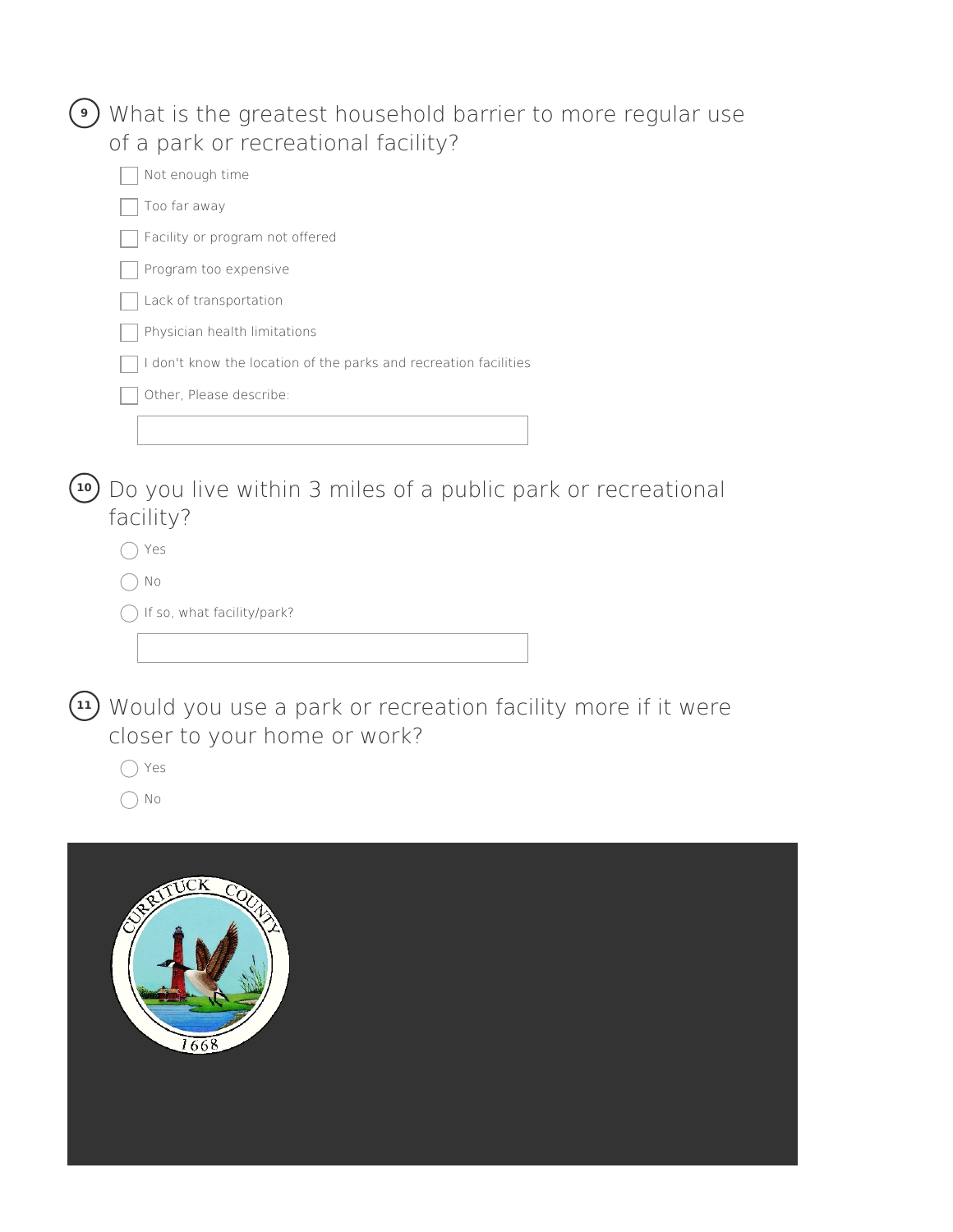- 5.
- Overall, how would you rate the existing County parks and **12** recreational facilities in Currituck County?
	- Excellent
	- ◯ Good
	- $\bigcap$  Fair
	- ◯ Poor
	- ◯ Don't know
	- Please elaborate



Currituck County Parks and Recreation Comprehensive Plan Survey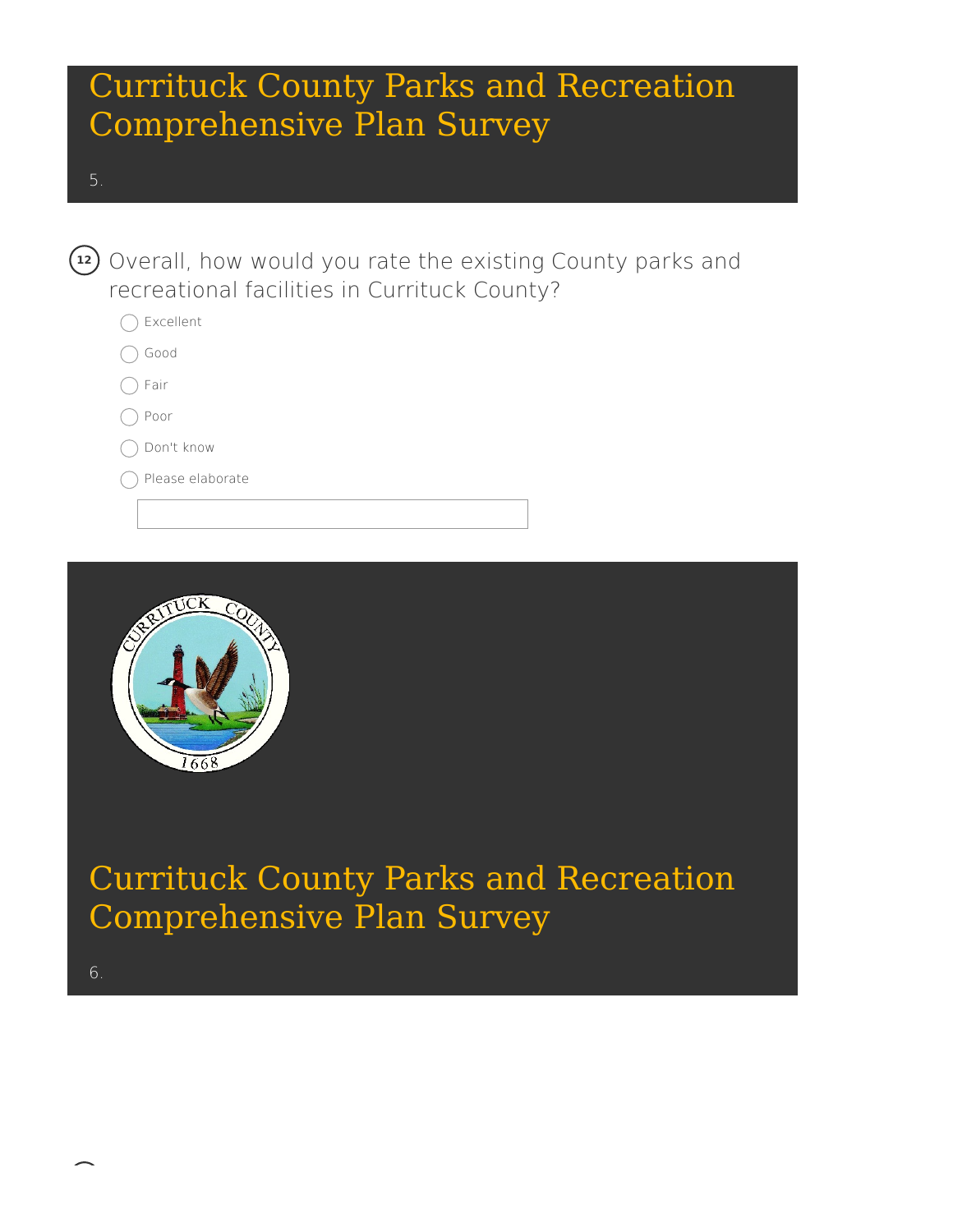#### Overall, how would you rate the recreational programs **13** offered by Currituck County?



- ◯ Good
- $\bigcap$  Fair
- ◯ Poor
- ◯ Don't know
- Please elaborate



# Currituck County Parks and Recreation Comprehensive Plan Survey



Overall, how would you rate the Currituck County Parks **14** and Recreation staff performance?

- ◯ Excellent
- ◯ Good
- $\bigcap$  Fair
- ∩ Poor
- ◯ Don't know

◯ Please elaborate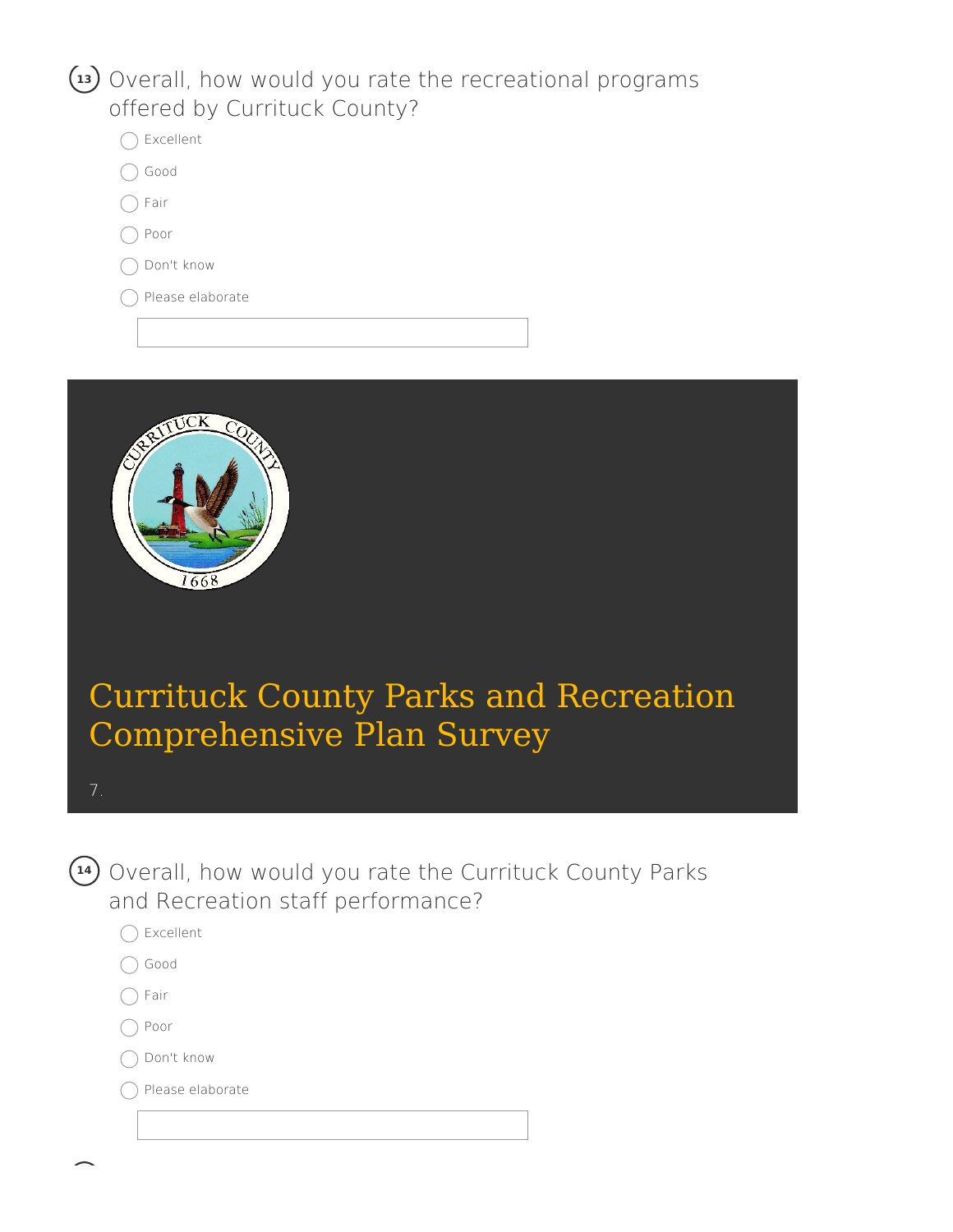(Prior to COVID-19) In which of the following recreation **15** activities and/or special events do you or others in your household participate regularly? Please check all that apply.

| Baseball                 |
|--------------------------|
| Basketball (adult)       |
| Basketball (youth)       |
| Beach Access             |
| Biking                   |
| Boardwalk                |
| Camping                  |
| Canoe/Kayak Launch       |
| Cheerleading             |
| Dance                    |
| <b>Exercise Classes</b>  |
| Football                 |
| Fun Runs/5k              |
| Gymnastics               |
| Hunting and/or Fishing   |
| Motorized Boat Launch    |
| Performing Arts          |
| Picnicking               |
| Playground               |
| Running/Walking Trails   |
| Sand Volleyball          |
| Senior Center Activities |
| Soccer                   |
| Softball (adult)         |
| Softball (youth)         |
| Target shooting          |
| Other:                   |
|                          |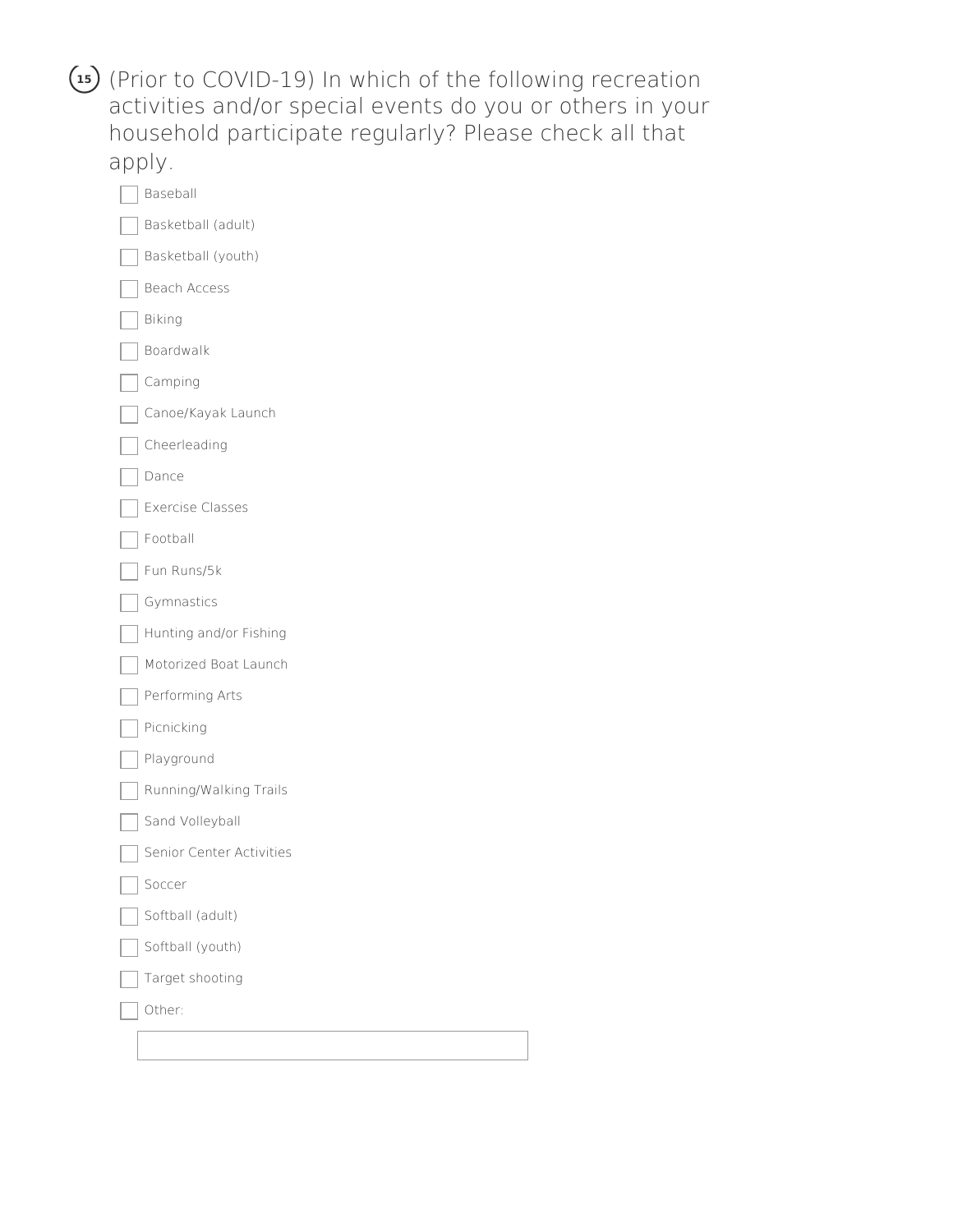

8.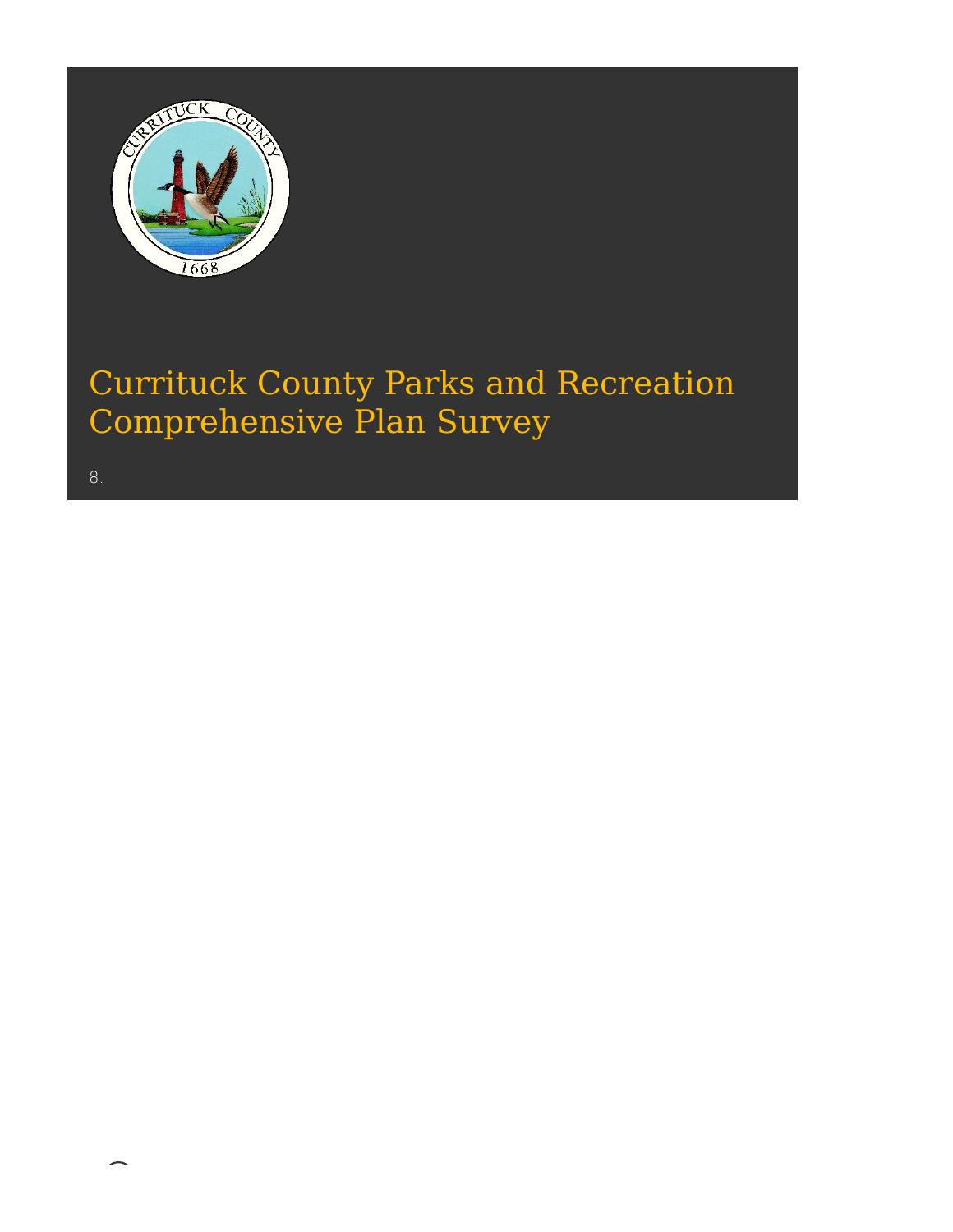#### Check below how frequently you or others in your **16**household have visited the following recreation facilities in the last 24 months.

|                                                    | Regularly | Occasionally | Rarely | Never |
|----------------------------------------------------|-----------|--------------|--------|-------|
| Carova Beach<br>Park                               |           |              |        |       |
| Historic Corolla<br>Park                           |           |              |        |       |
| Currituck<br>Community Park                        |           |              |        |       |
| Knotts Island<br>Ruritan Park                      |           | n.           |        |       |
| Maple Park                                         |           |              |        |       |
| Poyner's Road<br>Park                              |           |              |        |       |
| Shingle Landing<br>Park                            |           | Ć.           |        |       |
| Sound Park                                         |           |              |        |       |
| Veterans<br>Memorial Park                          |           |              |        |       |
| Walnut Island<br>Park                              |           |              |        |       |
| Currituck<br>National Wildlife<br>Refuge           |           |              |        |       |
| Mackay Island<br>National Wildlife<br>Refuge       |           |              |        |       |
| North River<br>Game Land                           |           |              |        |       |
| Northwest River<br>Marsh Game<br>Land              |           |              |        |       |
| Ocean Beach<br>Access Points                       |           |              |        |       |
| Sound and River<br><b>Boating Access</b><br>Points |           |              |        |       |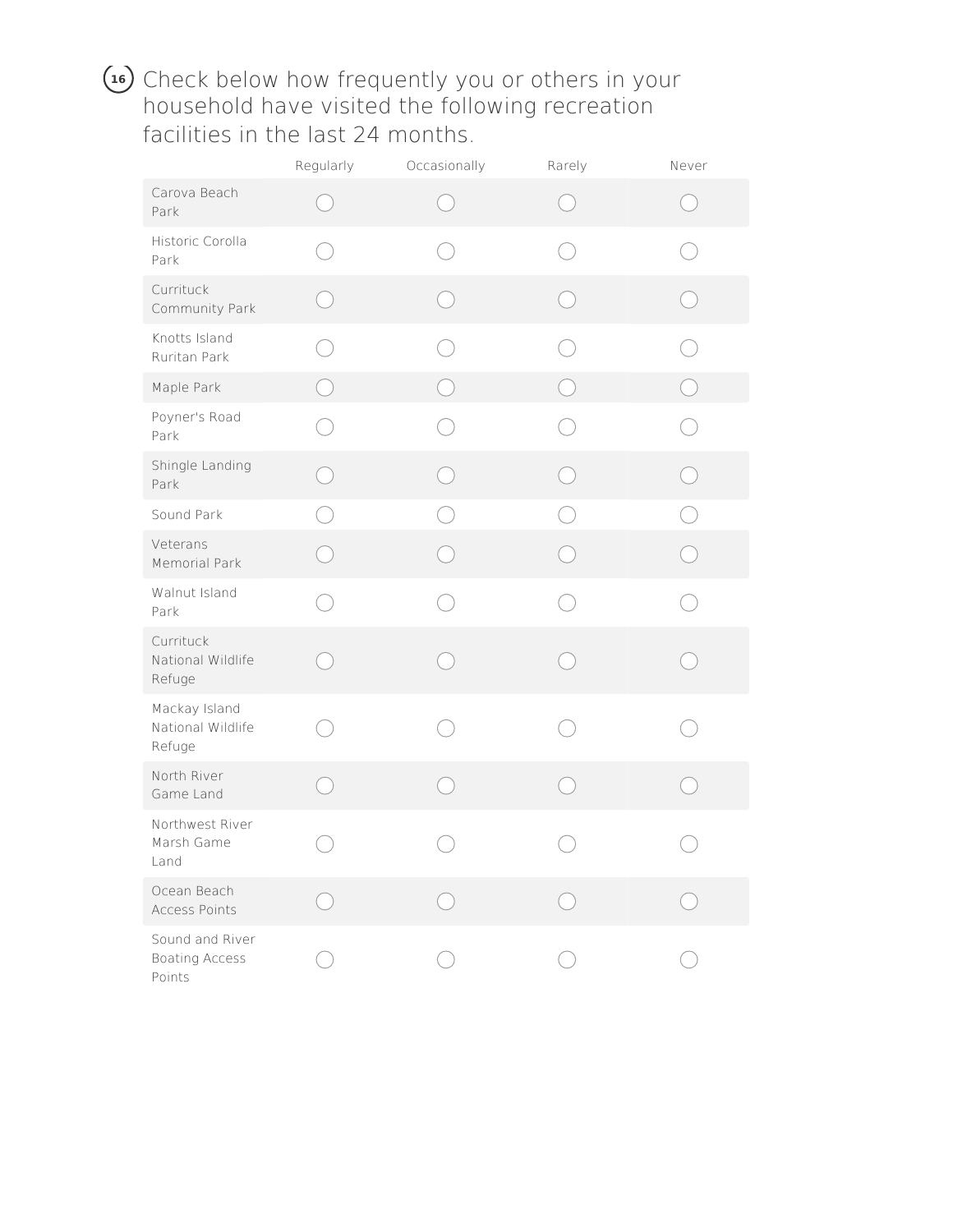

9.

### Check below improvements that could be made to **17** EXISTING parks facilities:

Add lighting to facilities Improve parking areas in parks Add more public restrooms

Expand parks and open space

Add picnic and sitting areas

Increase beautification in parks

Add/improve Trails/Greenways

Add signage to facilities

Add splashplay/aquatic facilities

Add water access points (fishing/boating/wildlife observation, etc.)

Add more athletic fields (specify type in "Other" comments space)

Other (please specify)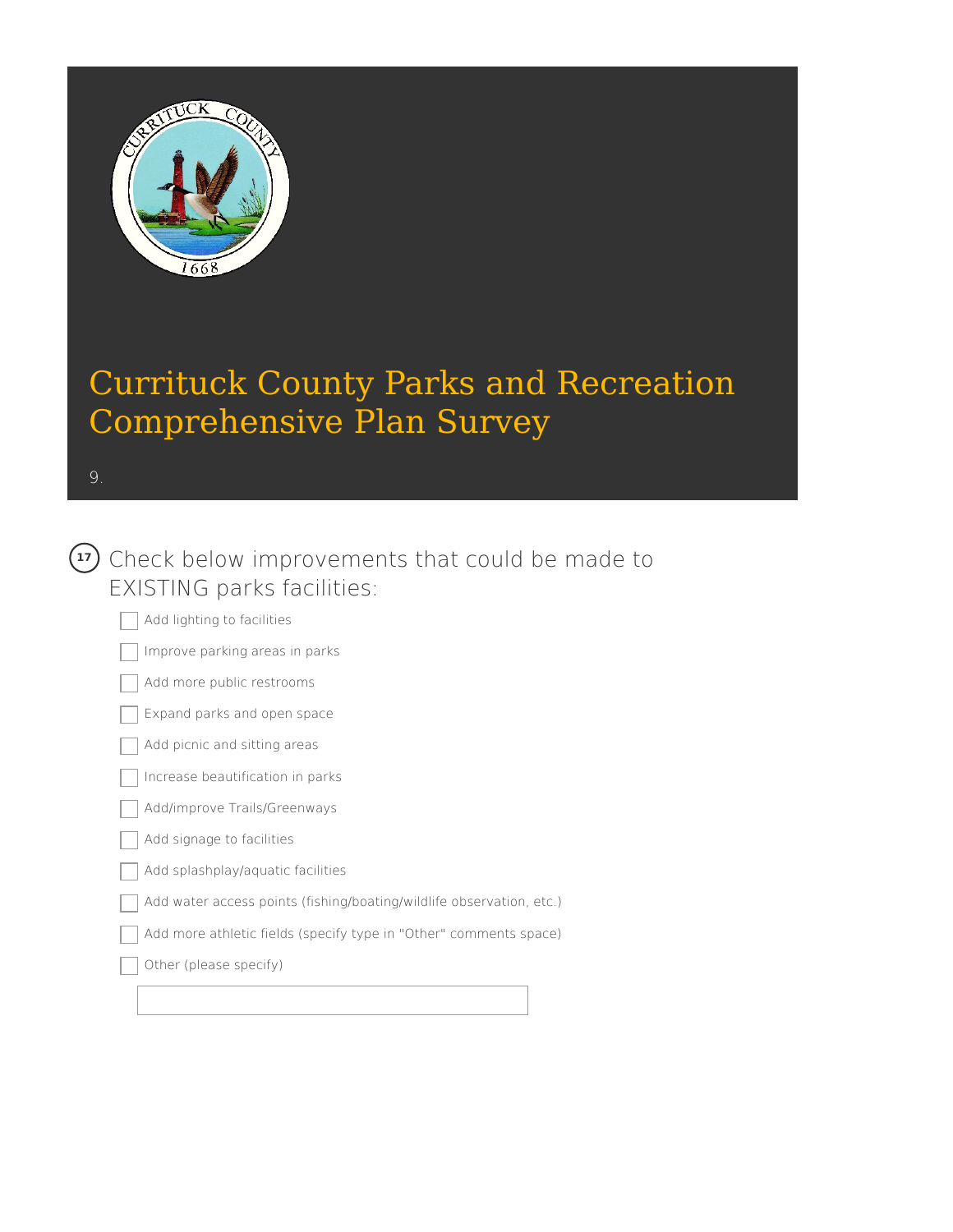

10.

Please choose only five facilities that could be **18**developed or improved in Currituck County and rank them in order of importance. (1 being your highest priority, 5 being your lowest) Please consider other members of your household as well.

|                                                                                      | $\mathbf 1$ | $\overline{2}$ | 3 | 4 | 5 |
|--------------------------------------------------------------------------------------|-------------|----------------|---|---|---|
| Amphitheater/<br>Performing Arts<br>Stage                                            |             |                |   |   |   |
| Baseball/Softball<br>Fields                                                          |             |                |   |   |   |
| <b>Bicycle Trails</b>                                                                |             |                |   |   |   |
| Boat Launch                                                                          |             |                |   |   |   |
| Camping<br>Facilities                                                                |             |                |   |   |   |
| Community<br>Recreation<br>Center                                                    |             |                |   |   |   |
| Disc Golf                                                                            |             |                |   |   |   |
| Dog Park                                                                             |             |                |   |   |   |
| Eco-Adventure<br>Activities<br>(paddling tours,<br>ziplines, ropes<br>courses, etc.) |             |                |   |   |   |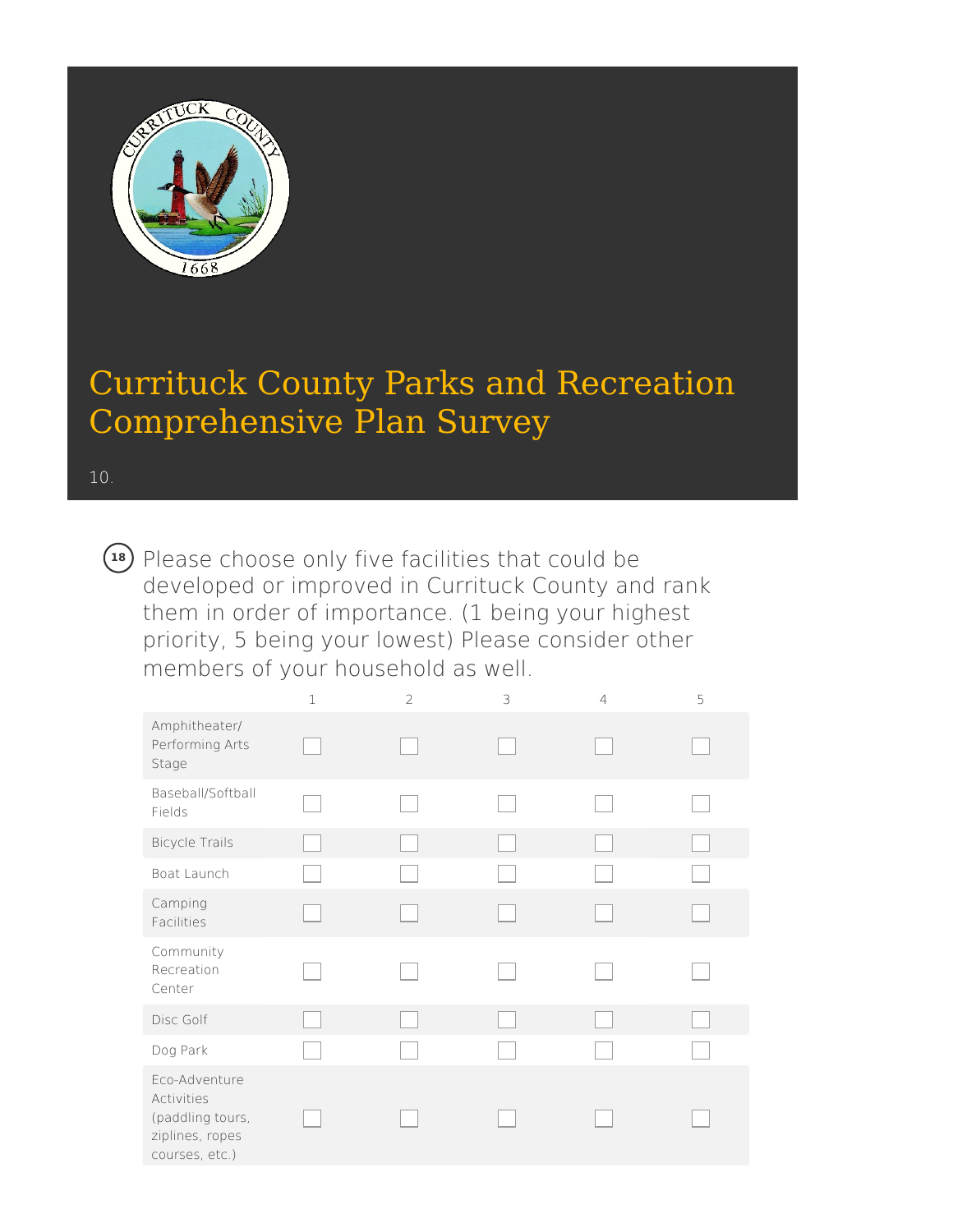| Environmental<br><b>Education Center</b>                                                                          |  |  |  |
|-------------------------------------------------------------------------------------------------------------------|--|--|--|
| Fishing                                                                                                           |  |  |  |
| Fitness Facility,<br>e.g.<br>cardio/strength<br>training                                                          |  |  |  |
| Greenway Trails                                                                                                   |  |  |  |
| Gymnasium                                                                                                         |  |  |  |
| Indoor Swimming<br>Pool                                                                                           |  |  |  |
| Jogging/Walking<br>Trails                                                                                         |  |  |  |
| Multi-Sports<br>Complex                                                                                           |  |  |  |
| Nature Based<br>Recreation<br>Opportunities<br>(Birding,<br>Environmental<br>Education,<br>Nature hikes,<br>etc.) |  |  |  |
| Ocean/Beach<br>Access Points                                                                                      |  |  |  |
| Open<br>Space/Natural<br>Areas                                                                                    |  |  |  |
| Outdoor<br>Basketball<br>Courts                                                                                   |  |  |  |
| Outdoor Tennis<br>Courts                                                                                          |  |  |  |
| Picnic Areas                                                                                                      |  |  |  |
| Playgrounds                                                                                                       |  |  |  |
| Sand Volleyball<br>Courts                                                                                         |  |  |  |
| Shooting Range                                                                                                    |  |  |  |
| Skateboard Park                                                                                                   |  |  |  |
| Soccer Fields                                                                                                     |  |  |  |
| Special Aquatic<br>features (Spray-<br>ground)                                                                    |  |  |  |
| Teen Center                                                                                                       |  |  |  |
| Un-programmed                                                                                                     |  |  |  |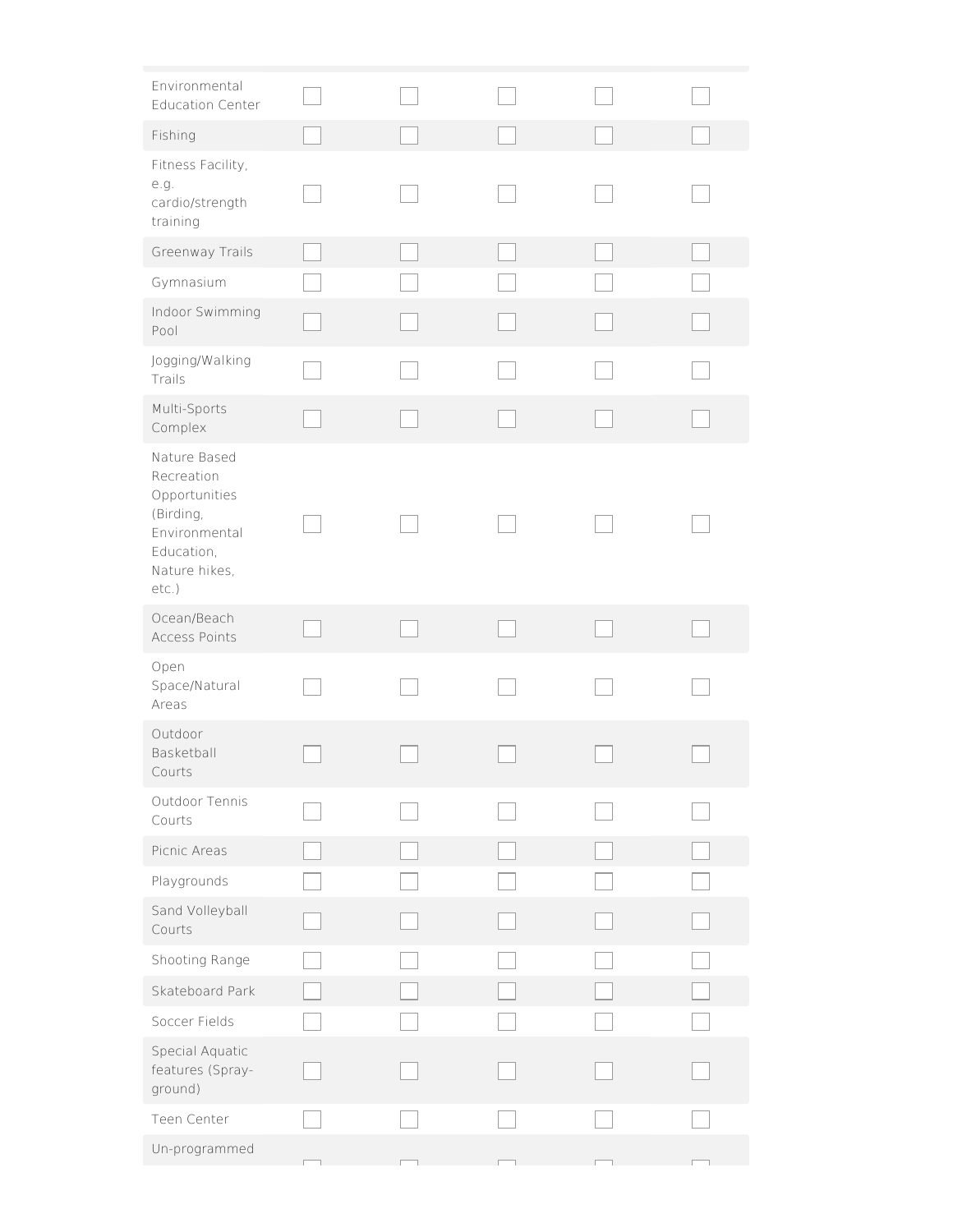| Area                                   |  |  |  |
|----------------------------------------|--|--|--|
| Other:                                 |  |  |  |
| Please write in other facility/amenity |  |  |  |
|                                        |  |  |  |



#### 11.

Please list below, any recreation programs or special **19** events that you would like to see offered in Currituck County:



#### $\bigcap$  Yes (school facilities)

- Yes (private facilities Gym, YMCA)
- No school or private facilities

If so, what facilities?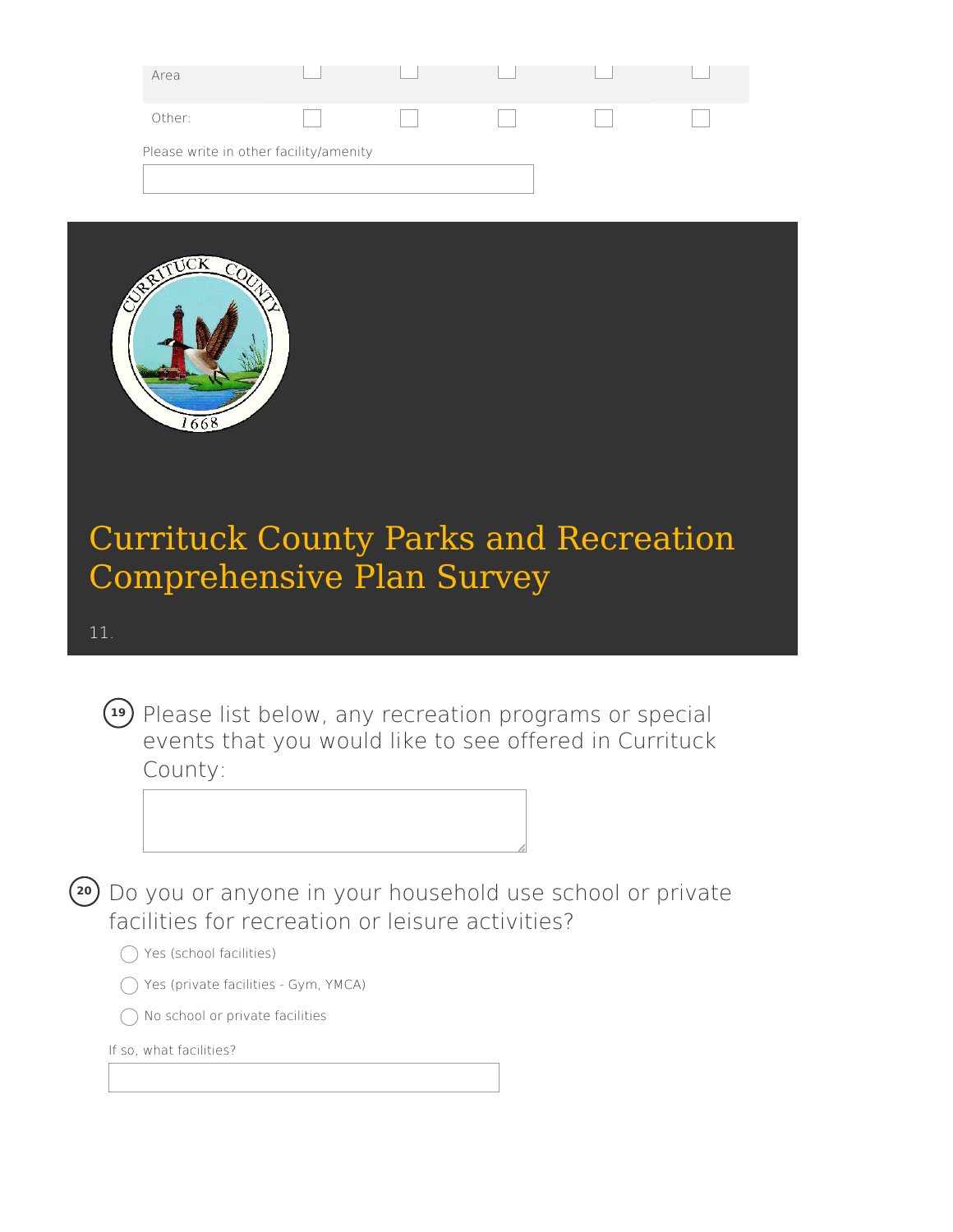

12.

| (21) Would you support the development of new greenways      |
|--------------------------------------------------------------|
| and/or trails that would connect to destination areas in the |
| County or to other neighboring greenways?                    |

Yes

 $\bigcap$  No

| (22) Do you travel out of the County to use a recreation |
|----------------------------------------------------------|
| facility?                                                |

Yes

 $\bigcirc$  No

If so, what facility?

Would you be willing to pay a nominal fee to attend an **23** event or use a special facility?

Yes

 $\bigcirc$  No